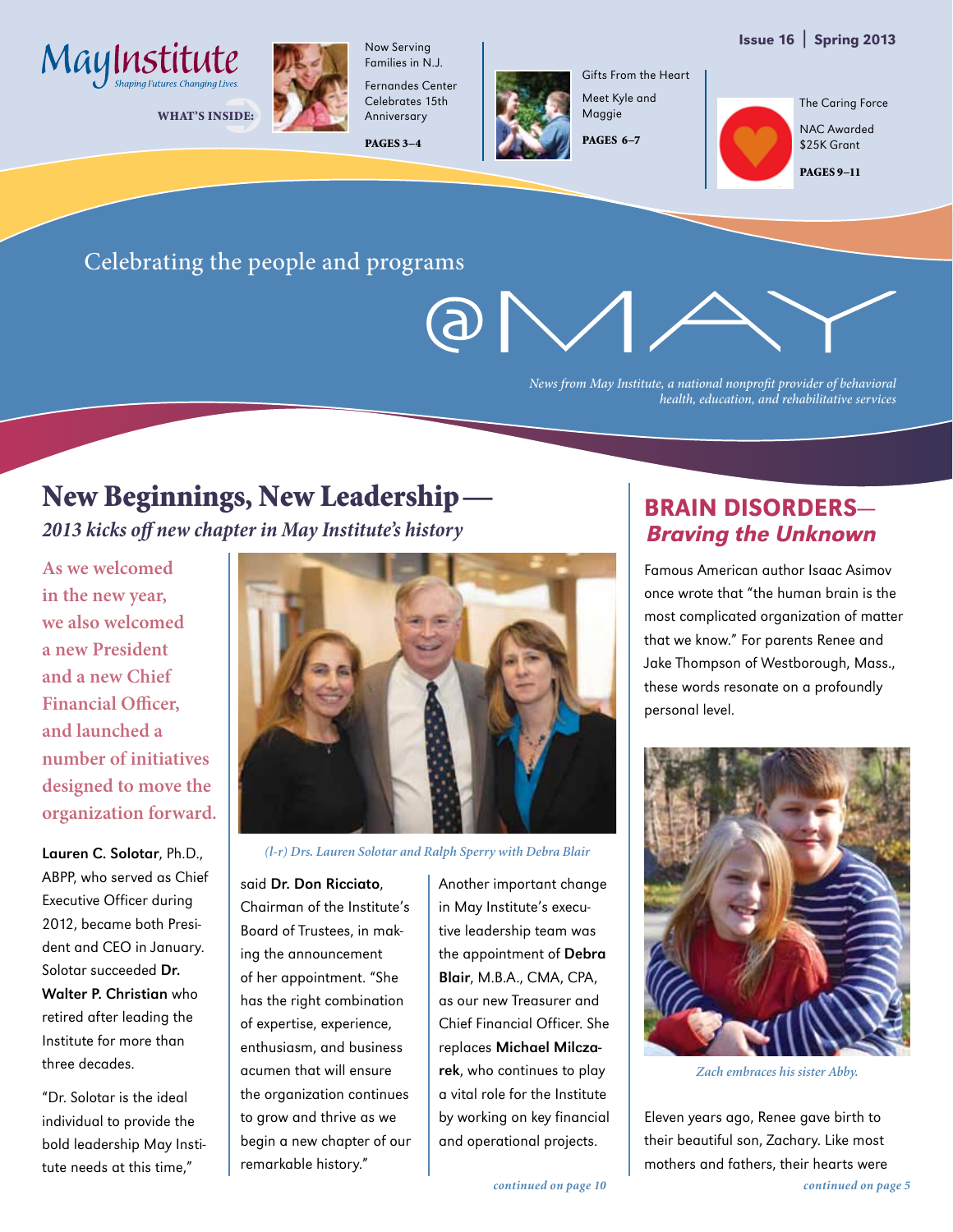

e sat down recently with Dr. Lauren Solotar, the new president and CEO of May Institute, to talk about her first months leading the organization, the impact of our work, and her vision for the future. We share some of her thoughts here.

#### **Q:** What message do you have for readers?

**A**: Thank you for being connected to May<br>Institute—as a person or family that receives services, a donor, employee, educator, or other community member who cares about the quality of life of the individuals we serve. Each of you is important to us, and to our ability to successfully carry out our mission.

I am thoroughly committed to leading this tremendous organization forward, and to making a significant and lasting impact in the life of every person that comes through our doors for care.

## **Q**: May has grown significantly over the years. What are your plans to sustain the momentum?

**A**: My vision is to grow the organization in<br> **A** a deliberate, integrated, and sustainable way while taking all its needs into account. We need to be flexible and responsive. We need to look at our core areas—service, training, and research—and determine how we can have an even greater impact. We are committed to investing in our staff, our infrastructure, and in technology so that we remain on the cutting edge.

And, as we grow, my goal is always to be thoughtful, focused, creative, fiscally prudent, and data-driven, and to stay true to our mission.

#### **Q:** What has most impressed you when you visit May program sites?

**A**: I'm often out in the field, and am always impressed and moved by the connections I see between our staff and the individuals and families we serve. The men and women who work here are so committed to these individuals and to improving their lives and day-to-day functioning. Our staff truly are the heart and soul of May Institute.

**How do you think about May Institute's future?**<br>A : As we move the organization forward, A: As we move the organization forward,<br>there are some key questions that resonate for me. What are the populations most at risk, where are the greatest needs, and how do we meet those needs? How do we strengthen our collaborations to best serve the special needs community? Where can we lend our expertise? What must we do to ensure clinical and programmatic excellence across our continuum of services? These are questions and themes that are always at the forefront as we plan and think ahead.

#### **Q:** What is one thing that you never lose sight of each day?

**A**: The responsibilities that come with my role.  $\blacksquare$ It's my job to ensure that the individuals in our care—and our staff—are well cared for, that employees have the resources they need to do their jobs well, and that the operations of the organization are running effectively. Everything everyone does here is important and has a significant impact on the organization.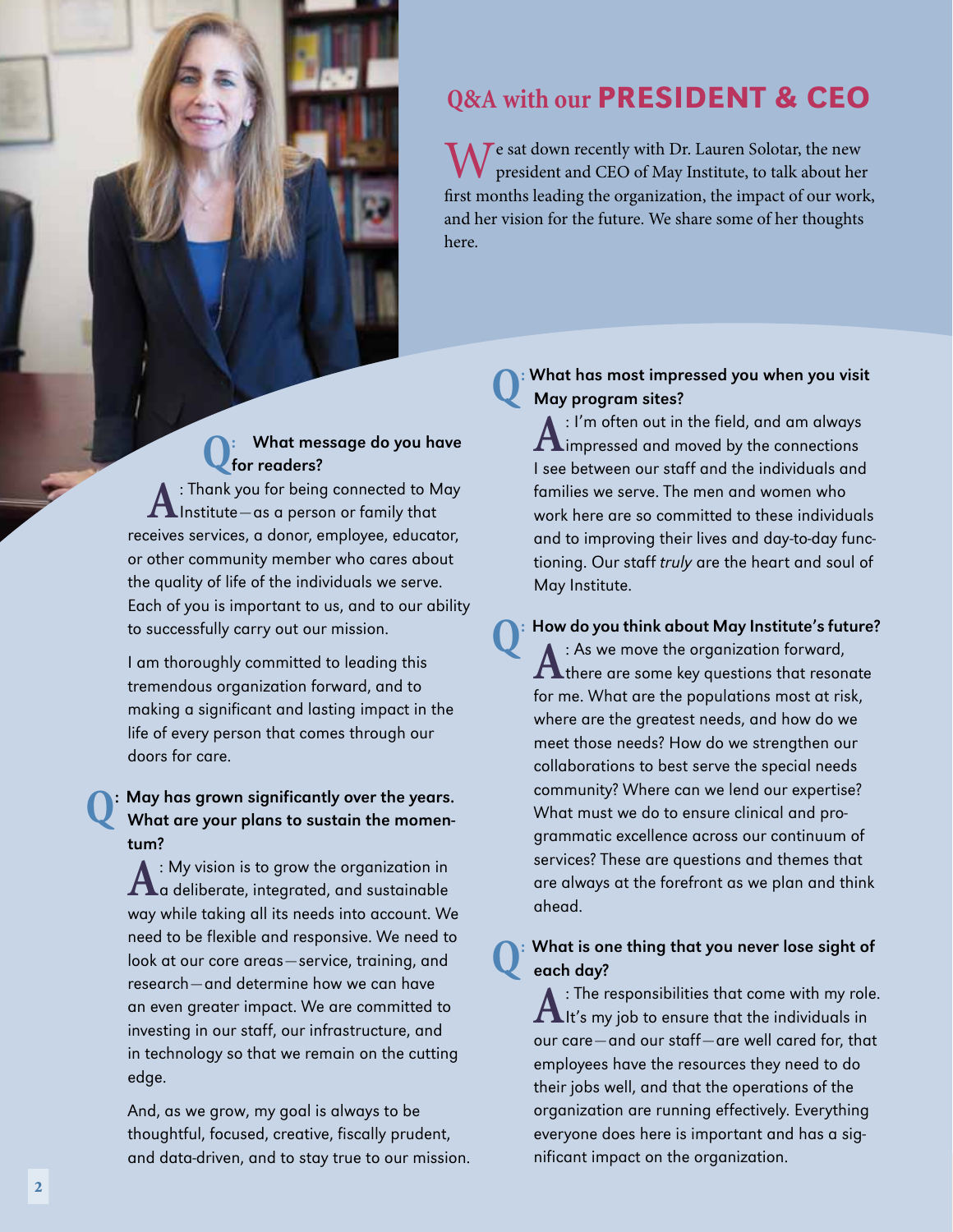### **2012 Trustees' Fund Award Recipients Honored**

In December of 1993, the May Institute Board of Trustees created the Trustees' Fund Award to recognize staff members who exemplify May Institute's ideals of service and professionalism. Each year, the Board receives many nominations of outstanding employees submitted by senior staff members from every program.

Our five awardees are pictured below with quotes from their nominating supervisors. Congratulations to these individuals who were selected to receive Trustees' Fund Awards for  $2012!$ 



#### Heather Giurlando

Regional Coordinator Eastern Massachusetts Home-Based Services Randolph, Mass.

"Heather always goes above and beyond her job responsibilities, without questions and without being asked."



#### Luis Rodriguez

Program Coordinator May Center for Adult Services West Springfield, Mass.

"Luis has focused his energy on honoring individuals' rights to make choices and express individuality."



#### Mary T. Seisay

Assistant Residential Teacher May Center for Child Development Randolph, Mass.

"Mary has made it clear that the boys who live in the house are the reason for her ever-present devotion!"





#### Loran Spence Program Coordinator

May Center for Community Services South Windsor, Conn.

"Loran is responsive, willing to take on new challenges, and has the ability to teach and mentor other staff."

## Henrietta Tuitt

Program Coordinator May Center for Adult Services Waltham, Mass.

"Henrietta brings out the best in the individuals she serves. She focuses on their strengths, not their weaknesses."

#### May Institute Now Serving Families in Greater Burlington County, N.J.

New Jersey is now the tenth state where we serve military families and their dependents with autism spectrum disorders (ASD). The new May Center for ASD in Mt. Laurel, N.J., provides comprehensive autism services to the children of civilian and military families stationed at Joint Base McGuire-Dix-Lakehurst and surrounding areas.



The number of children diagnosed with ASD has risen dramatically in the last decade. Today, one in every 88 children is on the autism spectrum, including more than 23,000 military dependents. Like all families, military families facing an autism diagnosis have many challenges, but theirs include frequent relocations and deployments.

"Finding high quality autism services is an additional challenge for military and civilian families," says Ralph B. Sperry, Ph.D., ABPP, Chief Operating Officer of May Institute. "Our goal is to help reduce the stressors related to autism for both populations by building capacity and providing access to effective treatment, resources, support, and care."

Heading up our services in New Jersey are Program Coordinators James Kretzer, M.Ed., BCBA, and Stephanie Peters, M.Ed., BCBA. Both have extensive experience delivering high quality applied behavior analysis (ABA) therapy to families at other military installations. Our new Center will specialize in homebased therapy that enables children with ASD to learn and master critical skills in a familiar environment.  $\bullet$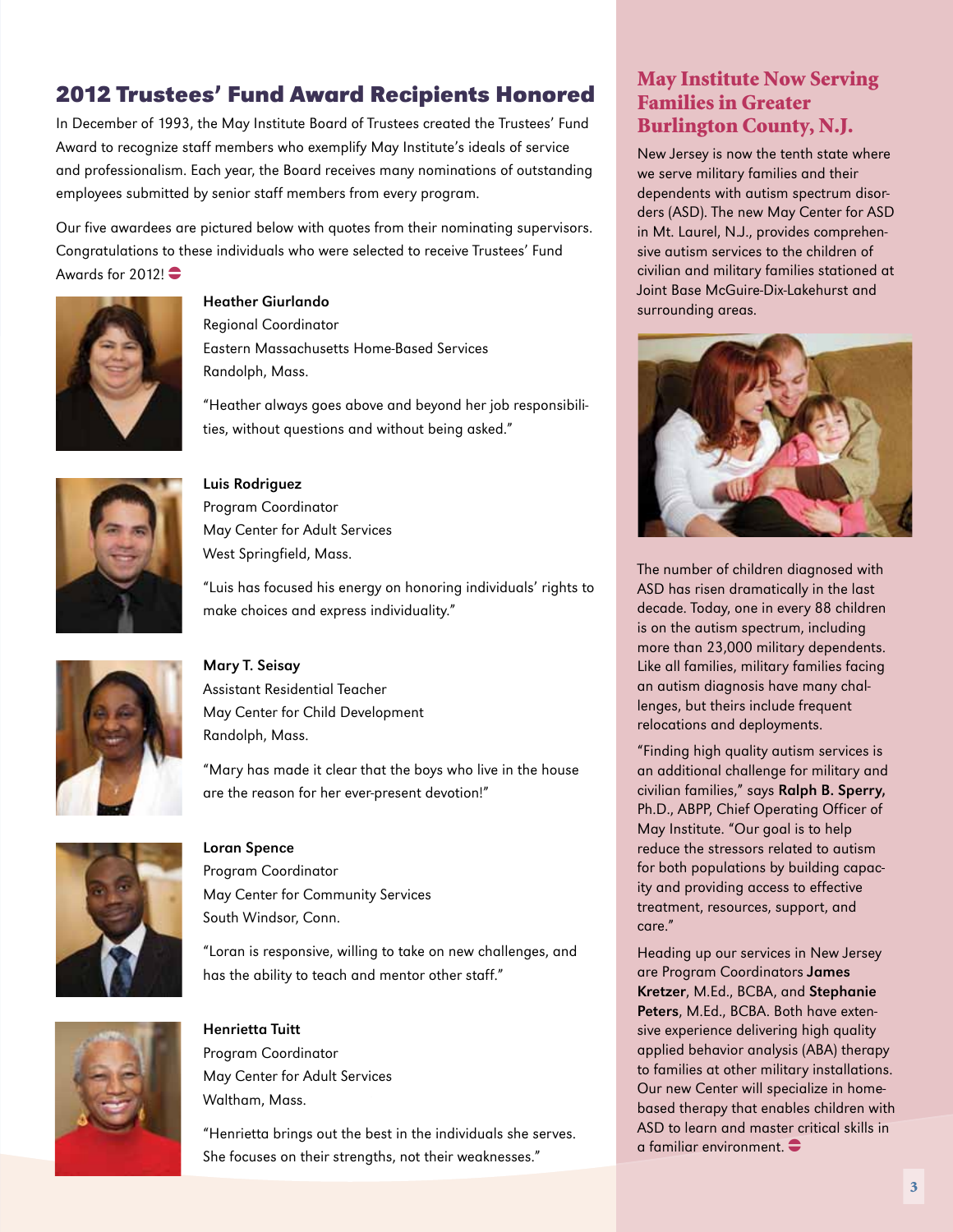## **NORTHEAST@MAY**

### Fernandes Center Celebrates 15th Anniversary

**Fernandes Center for Children and Families (FCCF) at Saint Anne's Hospital in Fall River, Mass., is a onestop care delivery resource. At FCCF, families can receive a continuum of high quality services including diagnosis, assessment, treatment, and consultation for the full spectrum of care they need.** 

This widely respected pediatric specialty center—a joint partnership between May Institute and Saint Anne's Hospital—recently celebrated its 15th Anniversary by hosting an Open House.

Joining in the festivities were many of the families who have received care at the Center. Alongside them were primary and specialty care physicians from St. Anne's Hospital, Tufts Medical Center

For more than 3,000 families, the land Children's Hospital, and pediatri- **Love Have Autism?** and Children's Hospital, and pediatricians, teachers, and staff from community agencies who have invested themselves professionally in the health and welfare of the children and families served.

> "It's a great model of integrated care," explains Jeanne Paccia, Ph.D., Director of the FCCF. "We offer an array of medical, behavioral health, and pediatric rehabilitation services under one roof in the local community, eliminating the need of travelling to Boston or Providence."

> "Some of the more sought-after services include specialized, interdisciplinary clinics to evaluate children with developmental disorders, feeding disorders, and growth and nutrition concerns," she adds. "There is also a lot of need for social skills development for children and adolescents, and behavior management training for parents." $\bullet$

## Does Someone You

With autism rates that may be as high as one in 50 for U.S. school children, more and more families across the country do have a loved one with autism.



In Massachusetts, where more than 13,000 school-aged children have been diagnosed, May Institute launched a powerful public awareness campaign on the Massachusetts Bay Transportation Authority (MBTA) in April, to mark Autism Awareness Month.

This year's campaign asks the question, "Does someone you love have autism?" It included hundreds of eye-catching posters and car cards featuring the faces of six young people with autism, along with messages from their families and contact information for those seeking help. These posters and cards were displayed in subway stations and on subway cars, buses, and commuter trains across the MBTA system.

Nearly 1.3 million commuters had the opportunity each day to learn more about autism through the campaign's images and messages.  $\bullet$ 



#### Showcasing Talent

Cheers of support and rounds of applause filled the gym at the May Center school in Randolph, Mass., during its 2013 Winter Showcase.

Families and staff proudly looked on, sometimes swaying or clapping in accompaniment, as students performed. Hundreds of pieces of artwork created by our students were also on display.

Ethan, pictured here, shines as he sings "Volcano" by Jimmy Buffet; he also played the kazoo. "What a great day!" says Music Teacher Justina Strickland, B.A. "The students did awesome, and everyone pulled together to make the day a huge success."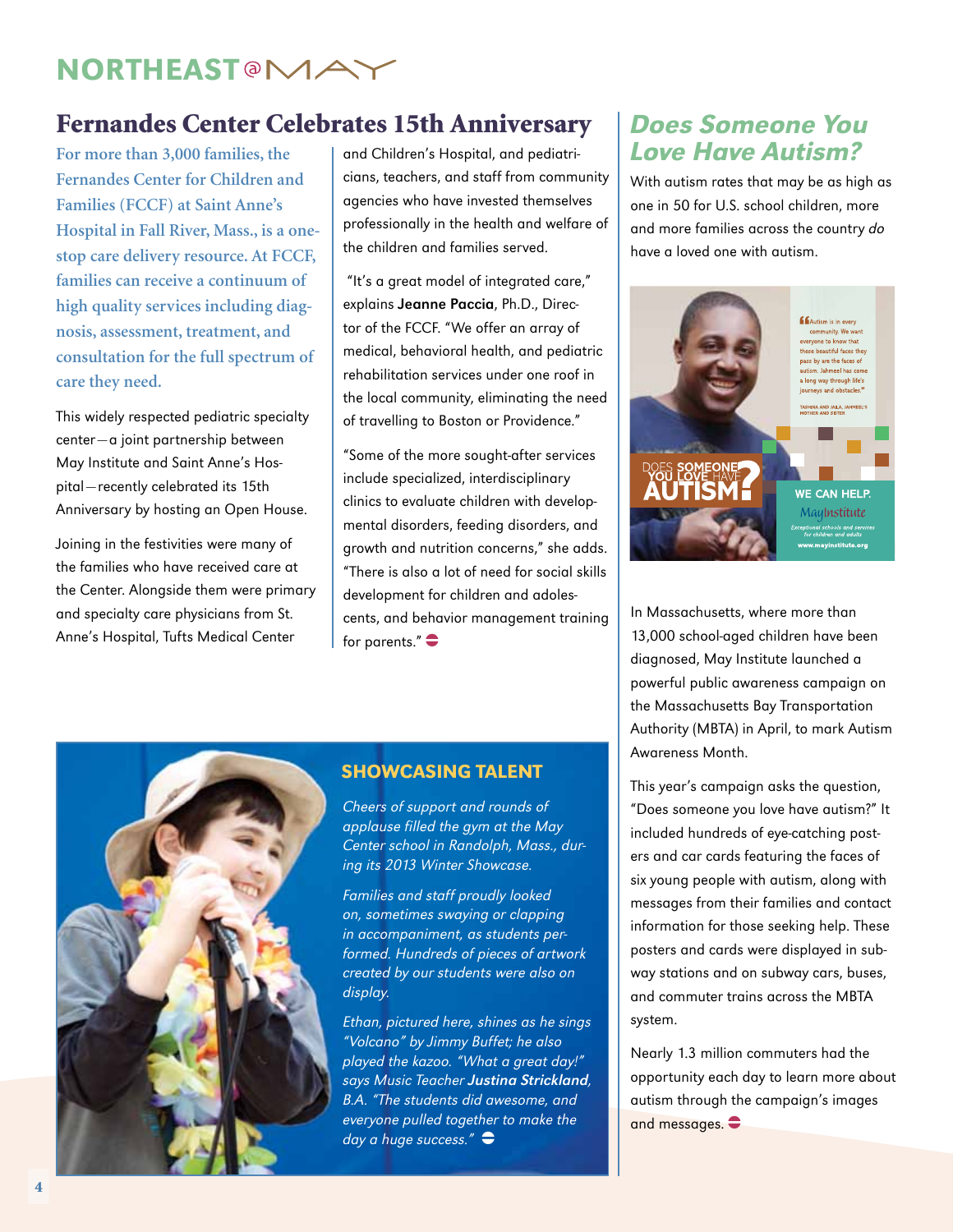#### **Braving the Unknown...** CONTINUED FROM PAGE 1

brimming with grand plans for their child's future. However, as Zachary began missing typical milestones in infancy and into toddlerhood, the worry set in that there could be something wrong with their son.

It would be a grueling five-year marathon of neuropsychiatric consultations and evaluations, brain scans, conflicting test results and changing medications,

before Renee and Zach would be offered any definitive diagnosis that would explain Zach's behavior.

"When Zach was 8, we were told that he has partial agenesis of the corpus callosum, delayed myelination of subcortical areas, and cerebellar atrophy—a rare brain disorder,"

Today, Zach is a vibrant, funny fifthgrade student at the May Center for Education and Neurorehabilitation school in Brockton, Mass. But the journey that ultimately brought him to May Institute was a circuitous one. This is the story of one family's relentless pursuit to find people who understand Zach—and his needs—and how the right fit can make all the difference.



*The Thompson's enjoy family time outdoors.*

Renee remembers. All of these conditions affect the message-delivery center of the brain. Motor and sensory skills rely on how well the information is processed and whether it gets sent to the other parts of the brain.

In addition, subsequent and separate diagnoses of Attention Deficit Hyperactivity Disorder (ADHD) and Nonverbal Learning Disability were also confirmed. "I have a degree in early childhood education so even though the medical terms were scary and unfamiliar, I knew something about child development," Renee says.

To read more about Zach's story, please visit the "May in the News" section of our website, www.mayinstitute.org.

The May Center for Education and Neurorehabilitation, based in Brockton, Mass., is one of only a few pediatric programs in the U.S. that focuses on both education and rehabilitation of children and adolescents (ages 5-22) with brain injury or neurological disorders.  $\bullet$ 

# notable<br>NEWS

- Robert Putnam, Ph.D., BCBA-D, Senior Vice President of School Consultation Services, and Hanna Rue, Ph.D., BCBA-D, Executive Director of the National Autism Center, were featured in District Administration's magazine article, "Adapting K12 for Students with Autism: Academic and Behavioral Programs in Schools."
- The appointment of Debra Blair, M.B.A., CMA, CPA, to Treasurer and Chief Financial Officer of May Institute was highlighted in the Patriot Ledger.
- In April, Exceptional Parent magazine published our article, "It All Starts at Home: Blended Family, Homebased Therapy Help Young Man with Autism Make his Way in the World." The article was authored by Susan Lauermann, APR, Director of Public Relations, in collaboration with Robert Putnam, Ph.D., BCBA-D.
- More than 300 national and regional media outlets carried May Institute's recent media advisory from the PR Newswire entitled, "Success Strategies to Help Your Family and Child with a Brain Injury or Disorder: Recognizing the Impact on Families During Brain Injury Awareness Month."
- **-** Clinical Experts columns recently published in the West Springfield Republican include "Early Intervention Ensures Needed Support for Children," by Nancy Lunden, LCSW, and "Precautions Needed for Wanderers," by Melanie Dubard, Ph.D., BCBA-D.
- The Canton Journal highlighted the vocational program at the Randolph May Center for Child Development, in the article "Randolph Autism School Places Students Into Businesses." Pamela Raymond, M.A., BCBA, Executive Vice President of Educational Services, and Scott Chausee, M.Ed., the Center's Director of Vocational Training, are quoted.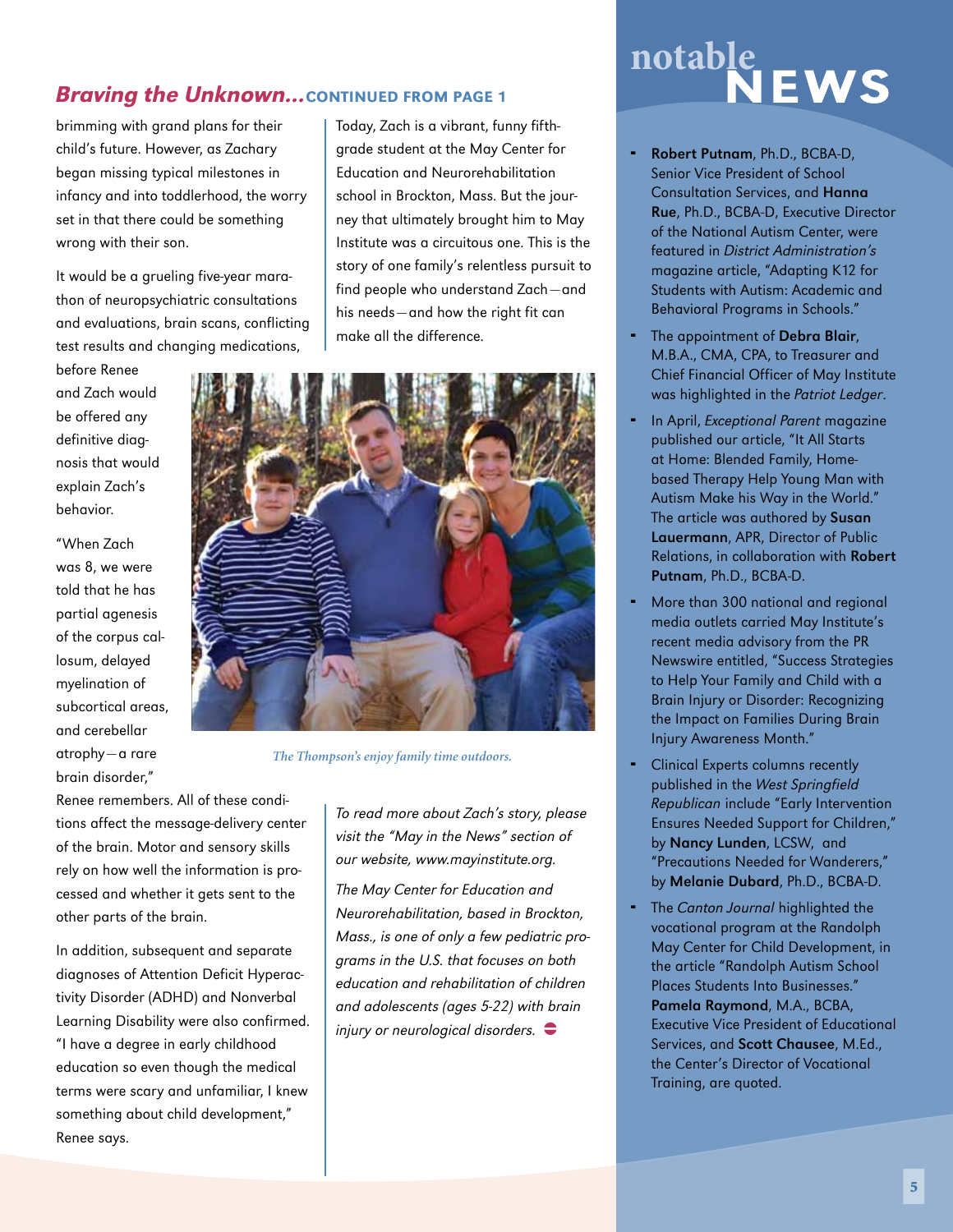## **GIVING @MAY**

#### Looking for a Way to Support May Institute? Grab your bike and helmet!

Join Team May on Saturday, September 28, as we bike a 25-, 50-, or 100-mile course in the Ride for Kids Cycling Event! This noncompetitive cycling tour begins and ends in Foxboro, Mass.



Every dollar raised will directly benefit our programs in Massachusetts for children with autism, brain injury, and other special needs.

The Rodman Ride for Kids, a matching gift charity, will also match every donation you raise by 10 percent. Riders agree to raise a minimum of \$1,500. To receive a May Institute rider jersey, riders must register before July 1st.

To register, visit www.mayinstitute.org. If you have questions or want to learn more, please contact Karyn Vostok at 781-437- 1247 or kvostok@mayinstitute.org.

We look forward to cheering you on!  $\bullet$ 

## **Gifts from the Heart**

Inspiration comes from countless places. For the A.J. DeBlois Family Foundation, it is the faces of the women at a May Institute adult group residence in Bridgewater, Mass., and the many committed residential, vocational, and day hab staff members responsible for their care.

After several years of use, some of the furniture at the house showed signs of wear. The Foundation's gift, combined with other resources from May Institute, made it possible for the residents to take a trip to Bernie & Phyl's to pick out a brand new living room set.

"The dedicated staff on the frontlines makes our



*Staff and residents of the home get comfortable on their new sofa.*

decision to give an easy one," says John DeBlois, representative of the foundation, parent, and long-time donor.

"We have had the privilege of being part of the May Institute family for over 20 years. We know firsthand what private donations are able to do for the individuals served. We also know the profound impact this group of people has made on the emotional and behavioral growth and development of so many, including our own daughter, who turns 31 this year." $\bullet$ 

#### Northeastern-U Students Support May Students

As part of a class project, students at Northeastern University in Massachusetts were asked to identify a cause and work as a team to raise money to support that cause.

It was an easy decision for senior Courtney Anderson, the team leader, who has family members on the autism spectrum. Other project team members included Erica White, Ryan Schacne, Jon Blanton, and Emily Ross.

"None of us really understood autism and we thought this would be a great way to learn more," Courtney said. "May Institute was a natural choice as beneficiary of our fundraising campaign."

The team raised enough to purchase an iPad, and delivered it to the May Center for Child Development school in Randolph. Hannah Trahan, M.S., CCC -SLP, accepted the generous gift on behalf of the Institute.

"The iPad has become an increasingly significant educational tool for our students," Trahan said. "We are hugely grateful to these seniors for making more progress possible for our kids here at May Institute." $\bullet$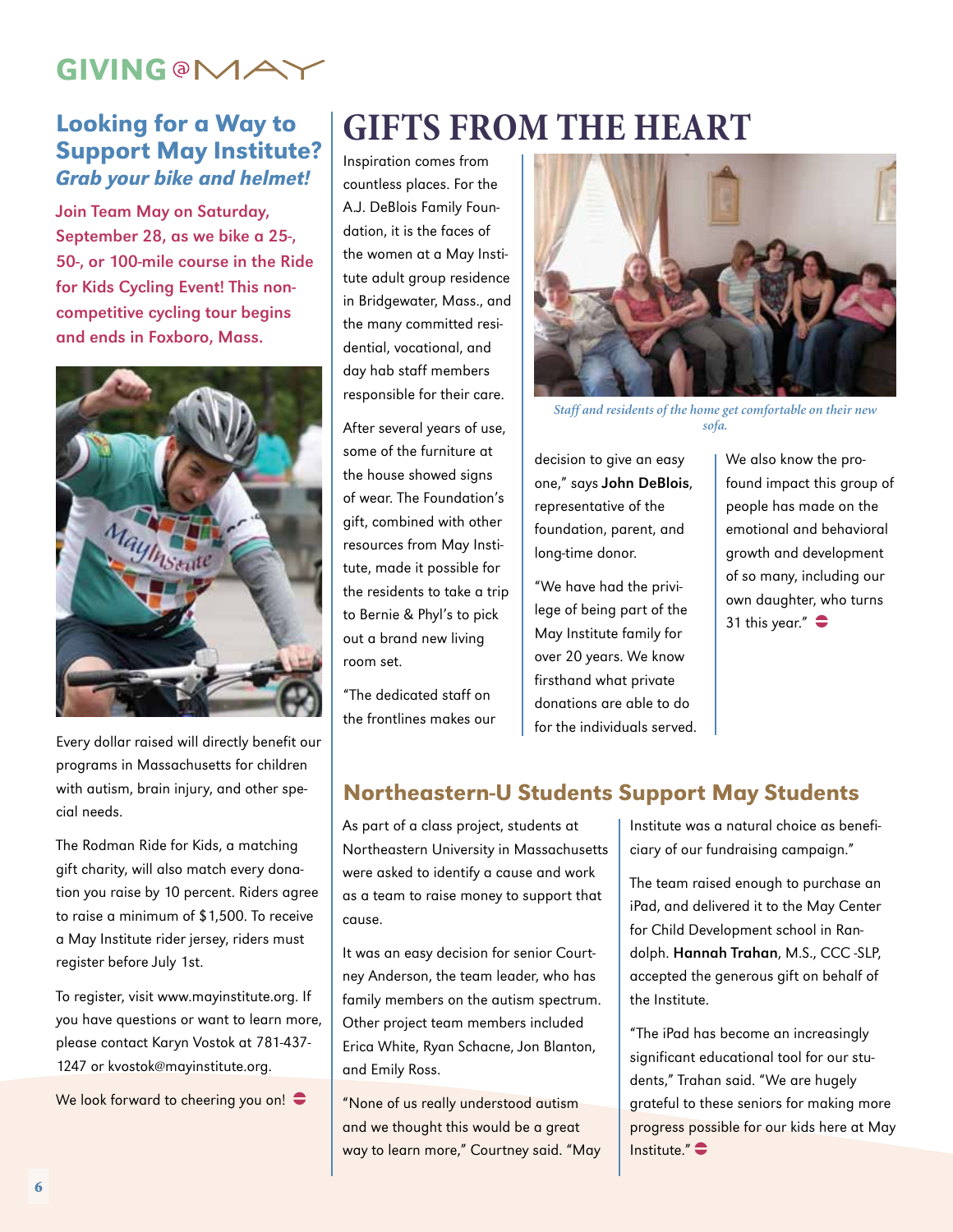## Siblings Teach Each Other About Life

Kyle didn't believe his sister when she kept telling him she worked in the same building where he goes to school.

At the time, Maggie was working as a community outreach intern at May Institute. It was her summer break from the University of Maine. One day, she showed up in Kyle's classroom.

It was Maggie's 21st birthday. Looking up from his work, Kyle saw Maggie standing only a few feet away. Confusion that said "I can't believe she's here!" crossed his face at first, followed by a smile that lit up

the room.

It took no time for Kyle to close the short distance between him and his sister, greeting her with a huge bear hug.

"This is my sister. It's Maggie's birthday today," he announced several times to everyone while holding on to her hand tightly. Kyle



*Kyle and Maggie share a sweet moment on the campus of the May Center school.* 

quickly broke into the "Happy Birthday" song and gave Maggie a card he had made but was saving for that night when the family would be all together.

Over the past 17 years, Kyle has faced and overcome more challenges than many teenagers his age. In addition to being diagnosed with an autism spectrum disorder, Kyle also has a diagnosis of mosaic Down syndrome, and was successfully treated for leukemia and

congestive heart failure as a toddler.

"All those things are parts of Kyle's life—and my family's life experience—but they don't define Kyle as a person or us as a family," Maggie shared. "The changes and growth we have seen in Kyle over the past five years since he has been at May Institute have been really incredible. My family couldn't be happier with what his teachers have done to help him to blossom into the very active, funny, loving young person he is today."

"You don't really know Kyle until you

meet him," Maggie shared. "Unfortunately, a lot people will put individuals like Kyle in categories. As a result, they miss a lot about who the person really is."

senior, Maggie uses her experiences with her brother to educate her peers about how to be more respectful

and sensitive of others.

Kyle has taught Maggie that his journey is far from over. He continues to grow, mature, and shine his unique light on all those around him. For Maggie and her family, it's about being there for his next great moment.

To read the full story of Kyle and Maggie's special bond, visit the "Inside May" section at www.mayinstitute.org.  $\bullet$ 





We are truly grateful to the corporations, foundations, agencies, and organizations that support our vital services through their grants and donations. Recent supporters include:

CVS Caremark Charitable Trust awarded May Institute a \$50,000 grant to expand our military families' initiative and strengthen coordination of care for children on the autism spectrum. Thanks to the grant, communities at Naval Station Annapolis and Forts Meade, Belvoir, and Myers in the Washington, D.C., area will soon be able to access services. Overall, more than 23,000 military families are affected by autism spectrum disorders (ASD).

Autism Speaks recently awarded the National Autism Center a \$25,000 grant to expand its Pathways Parent Education Series. The training will target military families with children on the autism spectrum in underserved communities. Thanks to this new funding, 25 families stationed at bases in Kentucky, Virginia, and the Washington, D.C., area will benefit from this free training series. (See page 11)

The Doug Flutie, Jr. Foundation for Autism, Inc. awarded May Institute a \$9,000 grant through the 2012 Allison Keller iPad Program. Our day habilitation programs will use the award to launch a new iPad initiative that will help enhance the functional communications skills of adults with ASD.

Now a college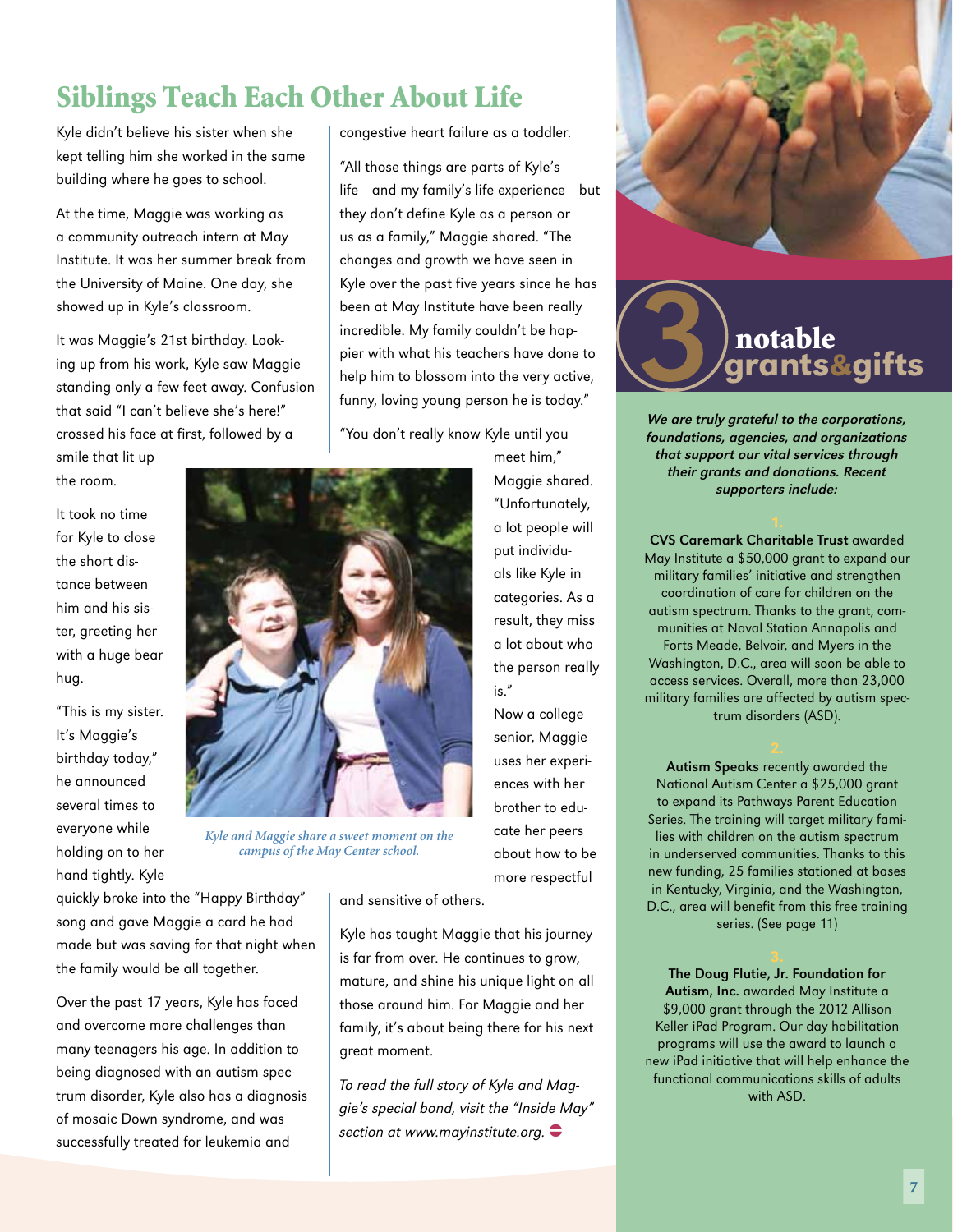## **SOUTHEAST@MAY**

#### *Military Families to Benefit from Aviation Day Fundraiser*

Our May Center for Autism Spectrum Disorders in Clarksville, Tenn., will be the beneficiary of North Central Institute's (NCI) Aviation Day 2013 fundraiser in October.

NCI is a Federal Aviation Administration (FAA) approved school that specializes in aviation maintenance training. Aviation Day is organized by the school's Student Government Association and held in conjunction with the Clarksville Airport.

The event will feature displays of airplanes, city and county emergency services, community sponsor booths, and a number of activities including live music in the evening.

"We are very grateful to be selected as the beneficiary of this fundraiser," said Christina Bock Giuliano, M.S., BCBA, Clinical/Program Director of the Center. "The financial support we receive will allow us to continue to provide exceptional care to the families we serve."

Since opening in 2010, the Clarksville Center has served nearly 70 children and families, and provided free trainings for nearly 500 parents, teachers, and practitioners.  $\bullet$ 

#### THE SKY'S THE LIMIT | CVS Grant Helps Autism Center Continue Opening Doors

With CVS Caremark Charitable Trust support, the May Center for Autism Spectrum Disorders (ASD) in Jacksonville, N.C., expanded its "Open Doors" program for children with autism from military families.

Two eight-week social skills groups were conducted for children ages 3-6 and 8-12. One program feature included a "Goal for the Week," assigned either to the child or to the parents to help children practice skills learned outside of the group at home, school, or in the community.

"Open Doors promotes inclusion by helping children with ASD improve their social and communication skills, with the goal of enabling them to make new friends, and become integrated with their peers," explains Anne Stull, M.A.,



*Peers (front l-r) David and Nathan, (rear l-r) Brayden, David, and Hari celebrated their last session of the program with a dance party.*

LPA, BCBA, Clinical Director of the Center. As a result of this Jacksonville program, 83 percent of children showed gains in their communication skills.

The May Center for ASD is one of 10 centers across the country that provide autism-related services to civilian and military families. The CVS grant was part of \$4.3 million in grants

awarded to 98 nonprofit organizations in 2011.

"In today's challenging economy, it's more important than ever to support organizations that truly make a difference in the lives of children and families," said Eileen Howard Boone, Senior Vice President, CVS Caremark Charitable Trust.  $\bullet$ 

## Community Time in Tennessee

The May Center for Autism Spectrum Disorders in Clarksville, Tenn., welcomed nearly 100 neighbors and friends to its successful Open House and Parents' Night Out.

First on the list of invitees were the local military and civilian families whose children receive autism services from the Center.

Alongside the families were local business people and community "stakeholders,"

including Fort Campbell's Exceptional Family Member Program staff and doctors, and Montgomery County teachers and administrators.

"It was wonderful to welcome community members and families to our new space," says Christina Bock Giuliano, M.S., BCBA, Clinical/Program Director of the Center. "As we continue to grow, it's important to foster relationships and raise awareness about

autism and the need for local services."

Visitors were treated to tours of the new, bigger Center as well as snacks and fun activities for all ages.

Later in the evening, parents dropped off their kids for an evening of movies, arts and crafts, and a hot chocolate buffet. It was a terrific night for all! $\bullet$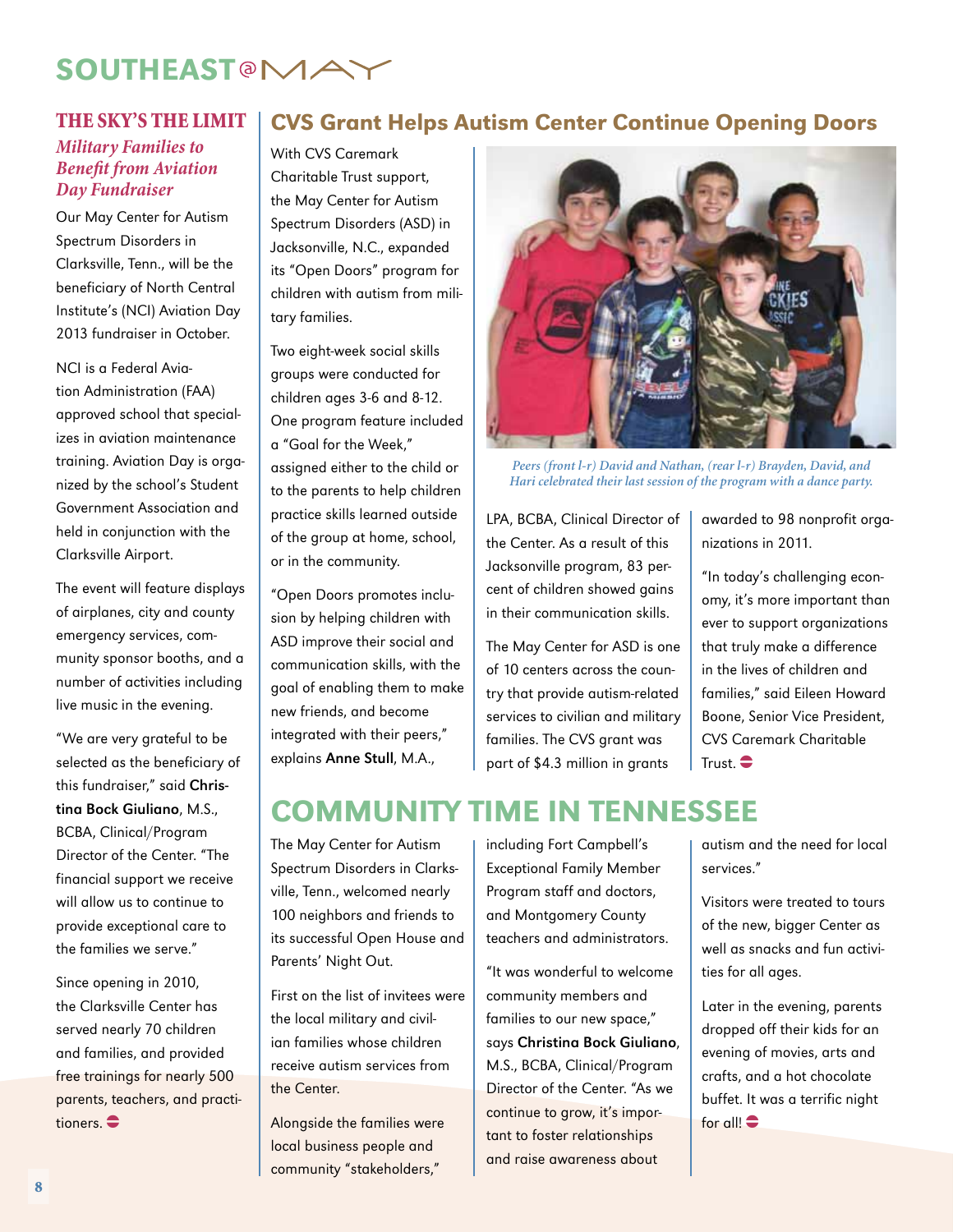### Our Workforce and The Caring Force

We say this often, and it's true: our employees are the heart and soul of our organization. They are the reason we consistently provide the highest quality services across Massachusetts and throughout the country.

That is why May Institute is proud to support The Caring Force—a new grassroots human services advocacy movement

in Massachusetts. Its goal is to bring people together for a common cause: to strengthen the human services sector in the state by advancing a legislative agenda that supports our workers.

We are fortunate to have so many strong, passionate legislators in Massachusetts who care about our issues, and the issues most important to individuals with special needs AND the human service workers who care for them. The Caring Force is focused on further

THE CARING Empowering people, strengthening human services

strengthening that support.

Recently, a group of 25 staff from our Adult Services division in Mashpee attended a Caring Force rally at the State House in Boston, joining more than 600 other human service employees.

> They urged their state representatives and senators to provide adequate funding in the coming year, and to support the Salary

Reserve for direct care employees.

"It was very exciting for all of us to be part of this event," says Joseph Realbuto, M.H.S.A., M.Ed., Vice President of Adult Services at May Institute. "Only days later, we learned that \$9 million additional dollars were being budgeted for the Salary Reserve. There is no doubt that the rally and meeting with policymakers played a part in this decision."

To learn more, visit www.thecaringforce.  $\mathsf{orq.}$  $\bullet$ 

### National Impact in the Field of PBIS

Robert F. Putnam, Ph.D., BCBA-D,



Senior Vice President of School Consultation at May Institute, has been elected to the Board of Directors of

the Association for Positive Behavior Support.

Positive Behavioral Interventions and Supports (PBIS) is an application of evidence-based strategies and systems to assist schools to increase academic performance and safety, decrease problem

behavior, and establish positive school cultures.

This prestigious appointment is testament to Dr. Putnam's substantial influence in the field and the impact his expertise has on the national dialogue concerning what is becoming the methodology of choice within public school systems.

Just last year, Dr. Putnam was tapped by the U.S. Department of Health and Human Services to make a related presentation to the Interagency Autism Coordinating Committee, comprised of some of the top autism experts in the  $country.$ 

# INSIDE®MAY<br>
OUR WORKFORCE AND THE CARING FORCE WARD TO SALES

#### More Named CIO



Congratulations to Kevin M. More, M.B.A., who has been promoted to Chief Information Officer. Kevin is also our designated Information Security Officer. His

responsibilities include developing and maintaining our technology and telecommunication infrastructure, and staffing and managing the IT department. Kevin has over 20 years of healthcare, information technology, and telecommunication management experience, and previously served as our Vice President of Information Systems.

#### Brennan appointed to SVP



Terese Brennan, M.S., is now the Senior Vice President of Quality Improvement; she oversees the development and implementation of organization-wide per-

formance improvement and quality management programs. Terese is also our Privacy Officer and Safety Officer, responsible for privacy and confidentiality as well as safety risk management. She has served May Institute in a variety of capacities for 20+ years, beginning as a Behavior Specialist at our first school in Chatham.

#### Pollack to lead Development and pr/Communications



Eileen G. Pollack, M.A., has been promoted to Senior Vice President of Development, Communications, and PR. In her new position, she manages the organization's

development initiatives in addition to providing strategic direction for the Institute's integrated communications. The agency's communications team has won more than 30 prestigious industry awards. Eileen joined the Institute in 2003, and was instrumental in the strategic planning and launch of the National Autism Center.

9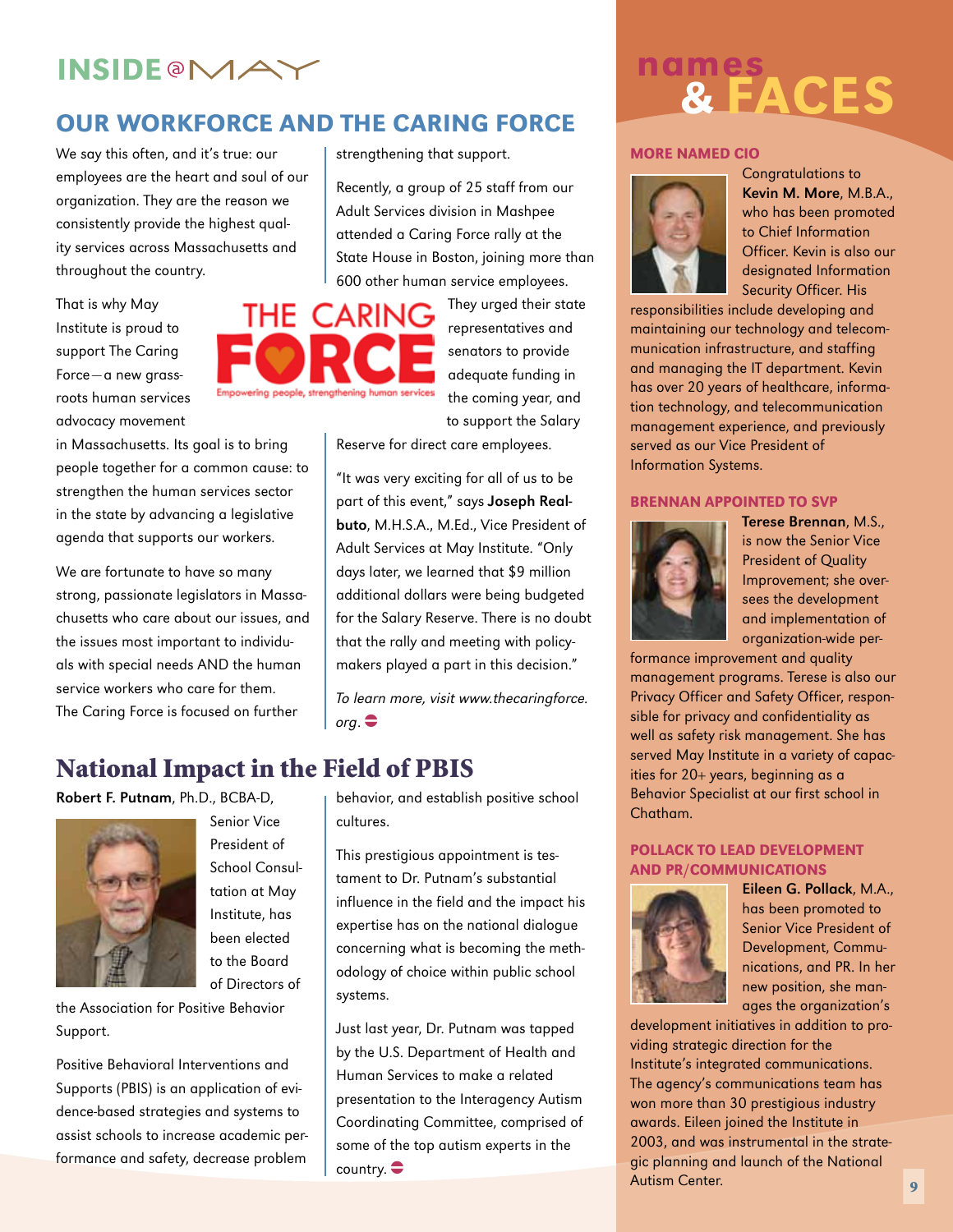## educating<br>COMMUNITIES

#### Leominster Library and May Institute host Autism Speaker Series

May Institute recently partnered with the Leominster Public Library to present, "Autism Spectrum Disorders Across the Lifespan."

The series was held as part of the official launch of the library's new, evidence-based resource collection entitled, "The Special Health Care Needs Collection."

"With this collection, we hope to make it easier for families to find information that is based in science and proven to be the most effective in treating autism, other developmental disabilities, and various mental disorders," says Deirdre L. Donaldson, Ph.D., Chief Clinical Officer for May Institute.  $\ominus$ 

#### Dr. Hanna Rue Featured Speaker at Autism Expo

Hanna Rue, Ph.D., BCBA-D, Executive Director of the National Autism Center (NAC), addressed a packed room at the Autism Awareness Expo in Columbus, Ga., recently. The topic of her talk was "Evidencebased Practice and Autism."

Hosted by the Fort Benning Exceptional Family Member Program and the Family Advocacy Program, the Expo was held to educate families who have children with autism.

Based on the findings of the NAC's National Standards Project, Dr. Rue's presentation included a discussion of treatments identified as established, emerging, and unestablished. She also reviewed how practitioners can effectively use these treatments.  $\bigoplus$ 

#### New Beginnings…continued from page 1

Our new executive trio, which includes Chief Operating Officer Dr. Ralph B. Sperry, started the New Year by launching a Diversity and Inclusion initiative—one of seven priorities they have outlined—and holding the first of a series of scheduled employee forums.

"With the solid foundation of the Institute and its Board to support me, and a talented team of over 2,000 employees beside me, I am excited to begin this important work," said Dr. Solotar.

#### **About our new President**

Dr. Solotar began her career at May Institute in 1996 as Chief Psychologist and Vice President of Clinical Services. In 2001, she was promoted to Senior Vice President of Behavioral Health Services and was responsible for the operation and clinical service delivery of ambulatory behavioral health and rehabilitation services. In 2010, Dr. Solotar became Chief Clinical Officer. In that role, she provided clinical oversight for all of May Institute's programs and centers and oversaw the organization's clinical leadership, in addition to a number of other responsibilities.

She has been May Institute's Chief Executive Officer for the past year, working with Dr. Christian, the Institute's senior executives, and its Board of Trustees to effect a smooth and seamless transition of leadership.

**A lasting legacy** Walter P. Christian, Ph.D., ABBP, ABPP, was at the helm of May Institute for 35 years—from 1978 until his retirement in December of 2012.



During that time, the Institute earned an international reputation for providing outstanding services to individuals with special needs.

When Dr. Christian joined the Institute in 1978, the organization consisted of one small school for 39 children with autism in Chatham, Mass. He went about systematically building an organizational and programmatic infrastructure that, in time, would be replicated first across Massachusetts, and then across the United States.

An ardent defender of the rights of individuals with disabilities, Dr. Christian played a crucial role in deinstitutionalization in Massachusetts and throughout the country.



He is the author of nine books and over 60 articles and chapters on human service management, organizational development, client rights, and service programming. He was named a Fellow of the Association for Behavior Analysis International in 2007, joining an elite group of individuals who are recognized as the most outstanding contributors to the field of behavioral analysis. In 2008, he received the Boston Business Journal's "Champions in Health Care" Lifetime Achievement Award.

Dr. Christian has dedicated his professional life to improving the quality of care for and promoting the rights of people with disabilities. His leadership exemplifies inspiration, integrity, and a life-long commitment to the empowerment of these individuals. He leaves a tremendous legacy, and we honor him in his retirement.  $\bullet$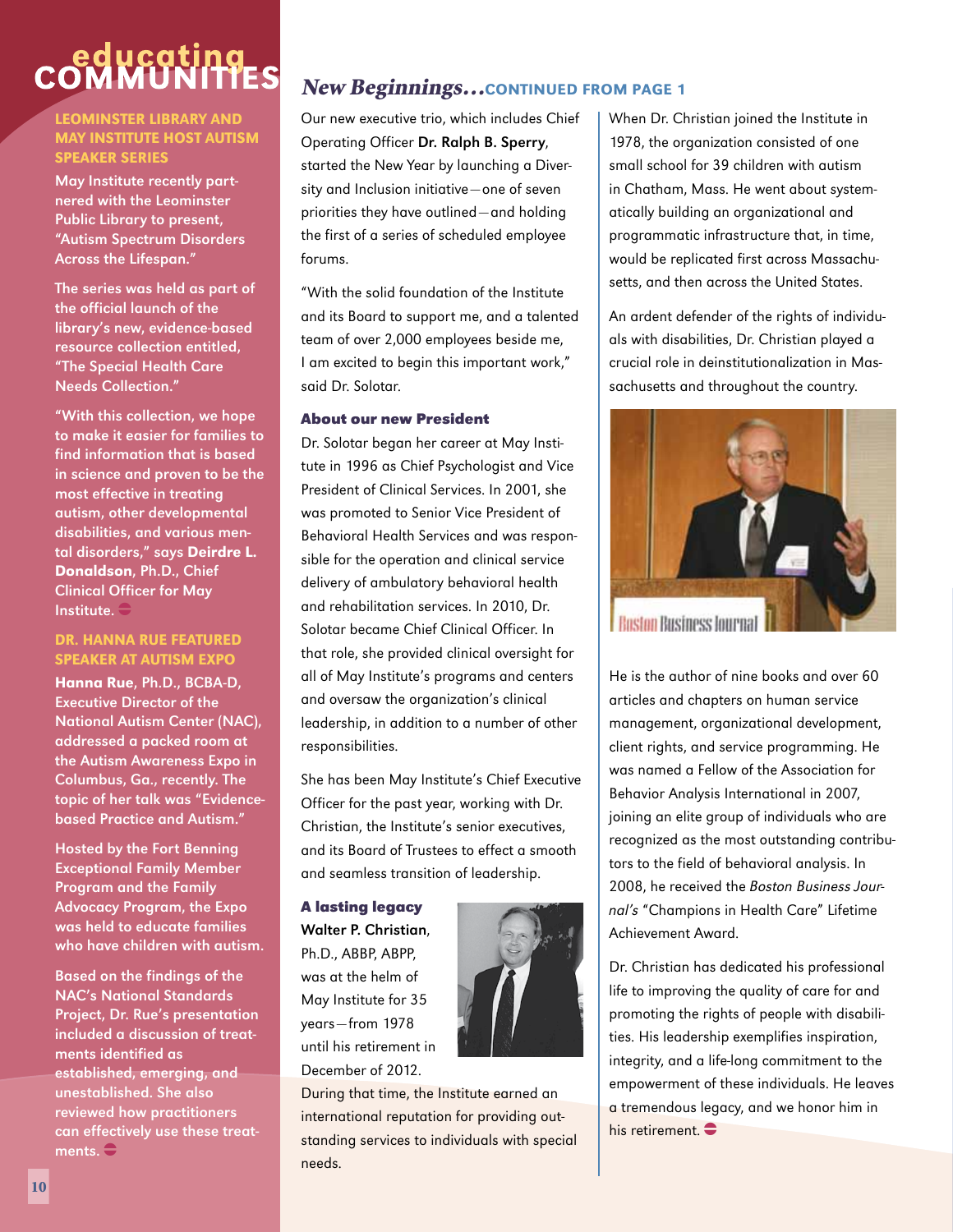### *In Memoriam—Catherine Coburn*

Catherine Crone Coburn, a long-time member of the May Institute Board of Trustees, died on February 18 while visiting relatives in Colorado.

"Catherine was a true friend and steadfast supporter of May Institute, and she passionately believed in our mission of serving children and adults with autism and other special needs," said Lauren C. Solotar, Ph.D., ABPP, the Institute's President and CEO. "Our organization benefited from her considerable talent and wisdom for the more than 10 years she served on our Board of Trustees."

An ardent proponent for improved health services for poor and vulnerable people throughout the world, Mrs. Coburn

worked for the nonprofit Management Sciences for Health for more than 20 years, and several other service organizations before that. In addition, she taught at schools of public health at Boston University, Columbia University, and Harvard University.

"Catherine was a very dynamic, energetic, and caring woman who was determined to make a difference in the world," said Don Ricciato, Ph.D., Chairman of May Institute's Board of Trustees. "It was a privilege to serve with her on the Board and to benefit from her knowledge and experience."

"Just a few weeks before she fell ill, Catherine called me to offer her support and



expertise to our new leadership team," added Dr. Solotar. "She was energized and excited about this new chapter for May Institute, and we were very much looking forward to collaborating even more closely with her on new fundraising initiatives. She will be deeply missed."

Mrs. Coburn leaves her husband Jeff, daughter Julia, and son Alex.  $\bullet$ 

## **National Autism Center**

## NAC Awarded \$25,000 Grant from Autism Speaks

The National Autism Center (NAC) was recently honored by Autism Speaks Greater Boston for its new grant initiative—reaching out to educate military families with children on the autism spectrum. Accepting the \$25,000 national grant award that is funding this effort was NAC Executive Director Hanna Rue, Ph.D., BCBA-D.

The evening was a celebration of the fundraising accomplishments of Greater Boston volunteers and of the success of the 2012 Walk Now for Autism Speaks.

NAC's new "Pathways Parent Education Series for Military Families" is a training designed to educate families about evidence-based interventions and how to address challenging behaviors.

Dr. Rue, one of the keynote speakers at the event, thanked the volunteers and Autism Speaks for the award noting, "We are so very fortunate to have been granted \$25,000 from Autism Speaks to provide this training to military families at five different military installations."

The challenges of raising a child on the autism spectrum are monumental for military families. These can include multiple deployments, lack of proximity to family and support networks, frequent relocations, long waiting lists for services, and more. Receiving parent education and finding high quality services for their child is critical to a military family's long-term health and well-being.

In an effort to address this need, NAC is working with the May Institute's consultation services division, which

provides home-based services to military families.

As part of the new Pathways series, military parents will take part in a two-night training, a web-based Q&A session at three and six months, and receive a copy of NAC's Parent's Guide to Autism. NAC will also create a parent education video based on the series that will be available on the Autism Speaks website. This video will serve as a "refresher" for military parents who attended the training and as a resource for military parents nationwide.  $\bullet$